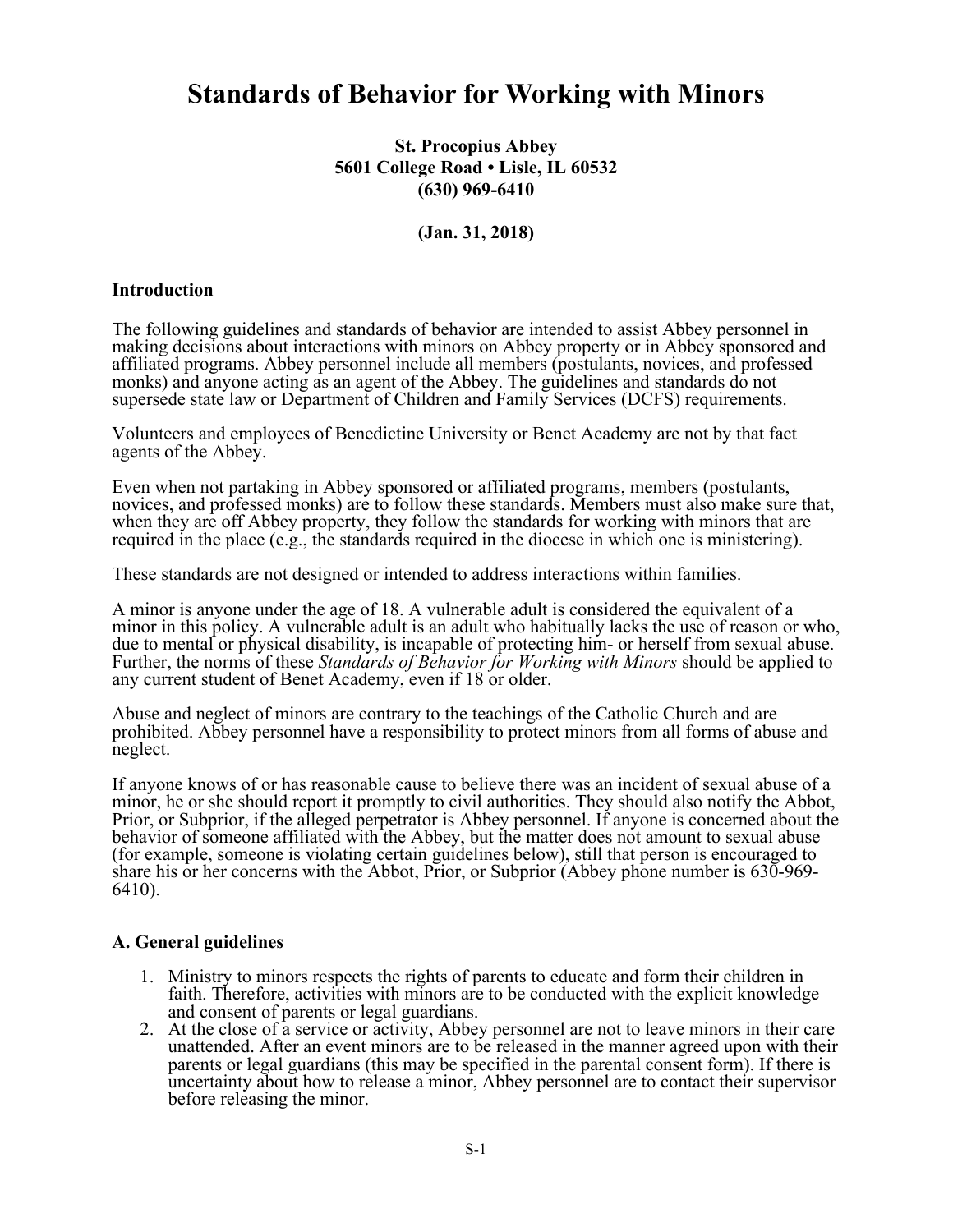- 3. Abbey personnel are to report uncontrollable or highly unusual behavior of minors to parents as soon as possible.
- 4. Abbey personnel are prohibited from the use, possession or being under the influence of alcohol or any illegal drugs while working with minors. They are also prohibited from furnishing alcohol or illegal drugs to minors or permitting minors to use such in their presence.
- 5. Abbey personnel may occasionally provide transportation for minors. The following guidelines should be observed when Abbey personnel are involved in the transportation of minors:
	- a. Minors are never to be transported without approval of parents or legal guardians, or other persons designated by parents or legal guardians.
	- b. Minors are to be transported directly to their destination. No unauthorized stops are to be made.
	- c. Abbey personnel are to avoid unnecessary and/or inappropriate physical contact with minors while in vehicles.
- 6. Abbey personnel are prohibited from speaking to minors in a way that is abusive or demeaning. All are to refrain from using inappropriate language or humor in the presence of minors.
- 7. Abbey personnel are prohibited from engaging in any sexually oriented conversations with minors. However, it is expected that in certain ministerial situations (e.g., confession) and in classes Abbey personnel may address human sexuality issues. In these situations Abbey personnel will convey the Church's views on the topics. If minors have other questions not answered or addressed, they should be referred to their parents or guardians. Abbey personnel are not permitted to discuss their own sexual activities with minors.
- 8. Abbey personnel are never to be nude in the presence of minors. Changing and showering facilities for adults are to be separate from those for minors.
- 9. Abbey personnel are prohibited from possessing any morally inappropriate sexual
- 10. Abbey personnel are prohibited from sleeping in the same beds, sleeping bags or small tents with minors.
- 11. Minors are not allowed in the cell of a monk. However, in the case of the sick or elderly monks who reside in the Infirmary or on the third floor, a minor may visit their cells if accompanied by a parent or legal guardian the whole time.
- 12. Abbey personnel are not to meet individually with a minor in a secluded area, but must do so in an open area where others can see them. If a room is used for a meeting, there should be a transparent window or the door is to be left open. This guideline applies to when offering counsel or hearing a confession.
- 13. All communications (verbal, electronic, printed, handwritten, etc.) and all sharing of materials (magazines, books, printed images, digital images, computer files, etc.) should follow the guidelines in this policy, most notably nos. 6-9 above. Communications include, but are not limited to, emails, text messages, handwritten notes, tweets, blogs, etc. Sharing of materials includes, but is not limited to, sharing newspaper clippings or magazine articles, sharing digital photographs, hyperlinking internet articles or websites, sharing contact information, etc. When it is necessary to communicate or to share materials with minors, this should be limited, appropriate, and able, if necessary, to withstand public scrutiny. Moreover, Abbey personnel are not to communicate with minors on internet chat rooms.
- 14. Everyone with a St. Procopius Abbey email account should only use that account in ways that are consistent with the mission and values of the Abbey and that comply with the guidelines of this policy.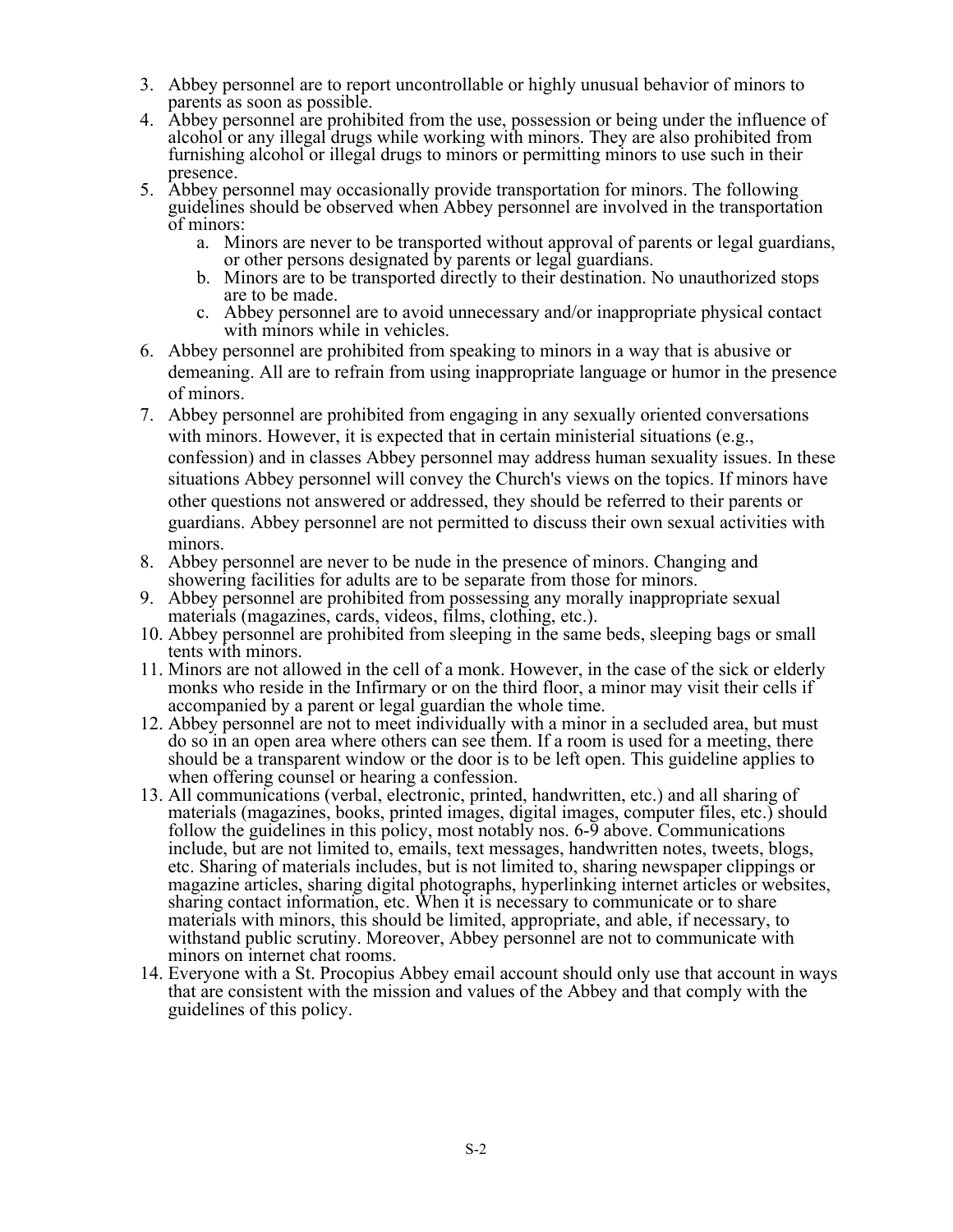# **B. Physical Contact**

St. Procopius Abbey implements a physical contact policy that will promote a positive, nurturing, safe environment for children and youth ministries while protecting both children and Abbey personnel from misunderstandings. The following guidelines are to be carefully followed by all Abbey personnel working with children and in youth programs.

- 1. Abbey personnel are prohibited from using physical discipline in any way for behavior management of minors. No form of physical discipline is acceptable. This prohibition includes spanking, slapping, pinching, hitting, or any other physical force as retaliation or correction for inappropriate behaviors by minors.
- 2. Appropriate affection between Abbey personnel and minors constitutes a positive part of Church life and ministry but should be given in public, not in isolated or secluded areas. The following forms of affection are regarded as appropriate examples for members in ministry roles with minors:
	- a. Side hugs.
	- b. Shoulder to shoulder hugs.
	- c. Pats on the shoulder or back.
	- d. Handshakes.
	- e. "High-fives" and hand slapping.
	- f. Verbal praise.
	- g. Touching hands, faces, shoulders and arms of minors.
	- h. Arms around shoulders.
	- i. Holding hands while walking with small children.
	- j. Sitting beside small children.
	- k. Kneeling or bending down for hugs with small children.
	- l. Holding hands during prayer.
	- m. Pats on the head when culturally appropriate (for example, this gesture should typically be avoided in some Asian communities).
	- n. Reciprocation of appropriate gestures initiated by a minor.
- 3. Some forms of physical affection have been used to initiate inappropriate contact with minors. In order to maintain the safest possible environment for minors, the following are examples of affection that are not to be used in Abbey sponsored and affiliated programs:
	- a. Inappropriate or lengthy embraces.
	- b. Kissing on the mouth or any inappropriate area.
	- c. Holding minors over four years old on the lap.
	- d. Touching buttocks, chests or genital areas.
	- e. Showing affection in isolated areas such as bedrooms, closets, staff-only areas or other private rooms.
	- f. Being in bed with a minor.
	- g. Touching knees or legs of minors.
	- h. Wrestling with minors.
	- i. Tickling minors.
	- j. Piggyback rides.
	- k. Any type of massage given by minor to adult
	- l. Any type of massage given by adult to minor.
	- m. Any form of unwanted affection.
	- n. Compliments that relate to physique or body development.

## **C. Undue Attention**

Certain conduct has been used by adults to develop inappropriate relationships with minors.